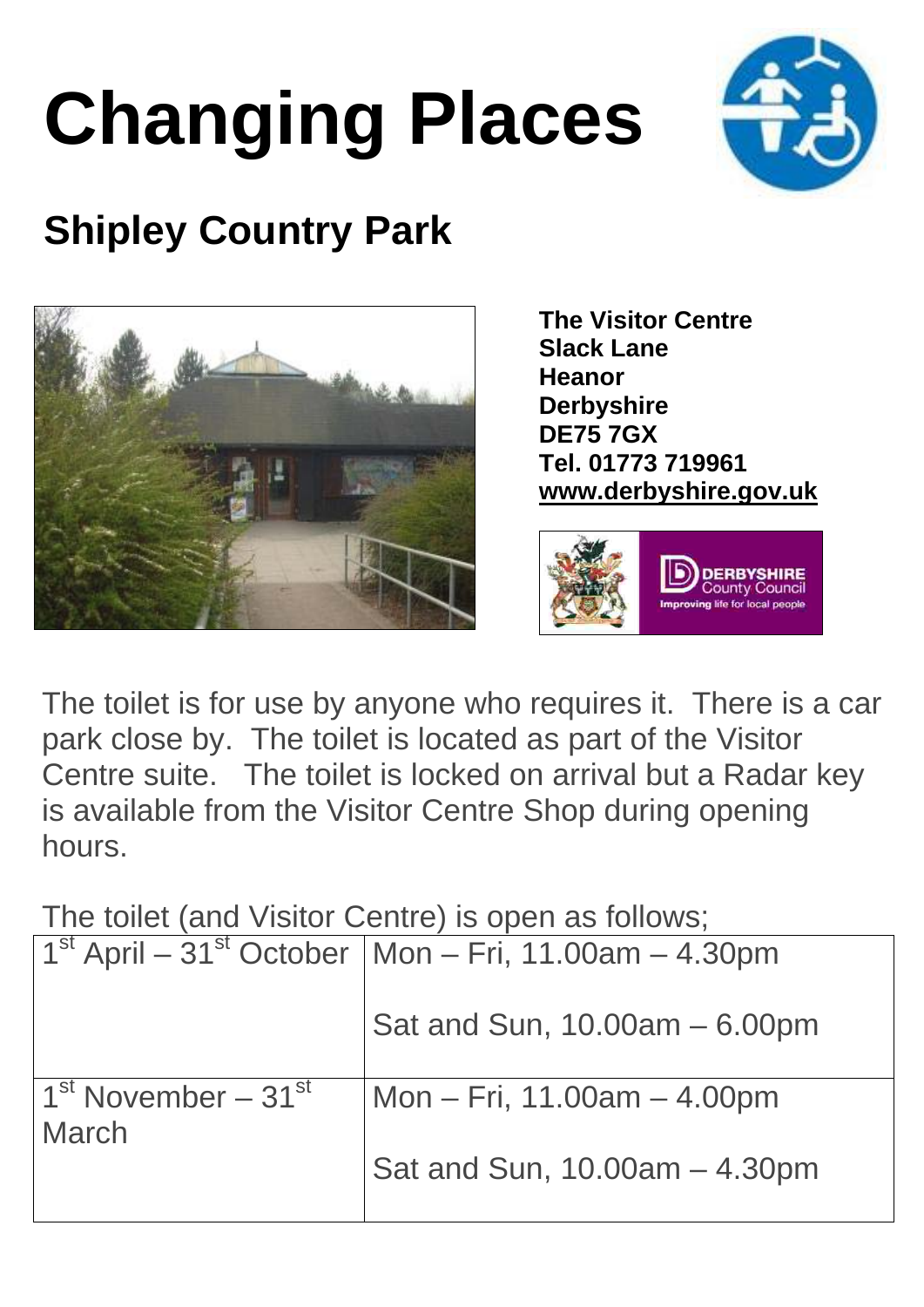## Equipment and layout

| Room size 3.3m x 2.7m        | Toilet with space either side   |
|------------------------------|---------------------------------|
| $(10' 9'' \times 8' 10'')$   | for assistance                  |
| Adult sized, height-         | Fixed ceiling track, 'H' system |
| adjustable wall mounted      | hoist with full room coverage   |
| changing couch               | (safe working load of 30st and  |
|                              | own sling needed)               |
| Wide tear-off paper roll for | Large, height-adjustable wash   |
| the couch                    | hand basin                      |
| <b>Heated room</b>           | Large waste disposal bin        |
| Non-slip floor               | <b>Grab-rails for support</b>   |



The changing couch opened out



Space for assistance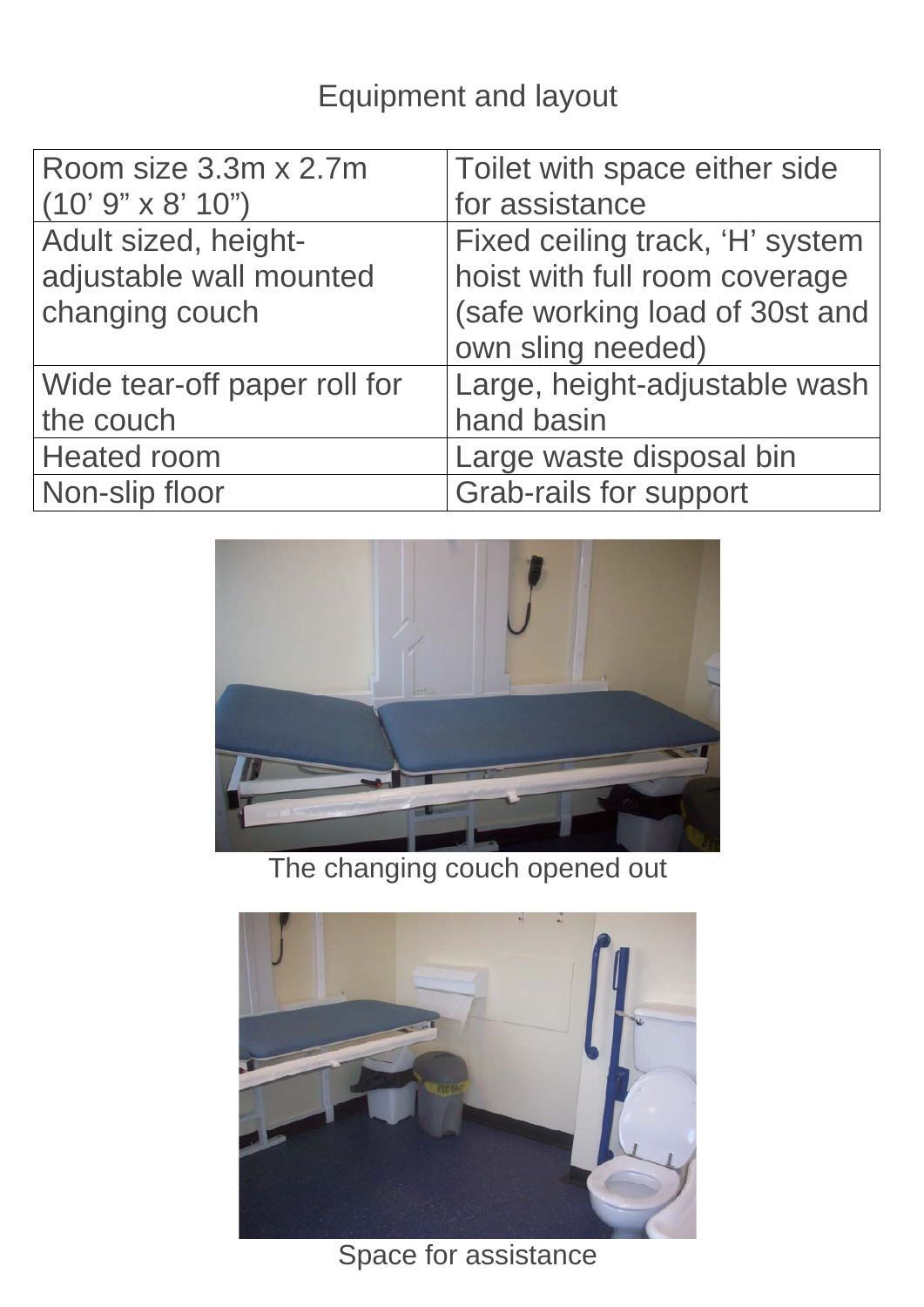

The fixed ceiling tracking hoist



Height adjustable wash hand basin